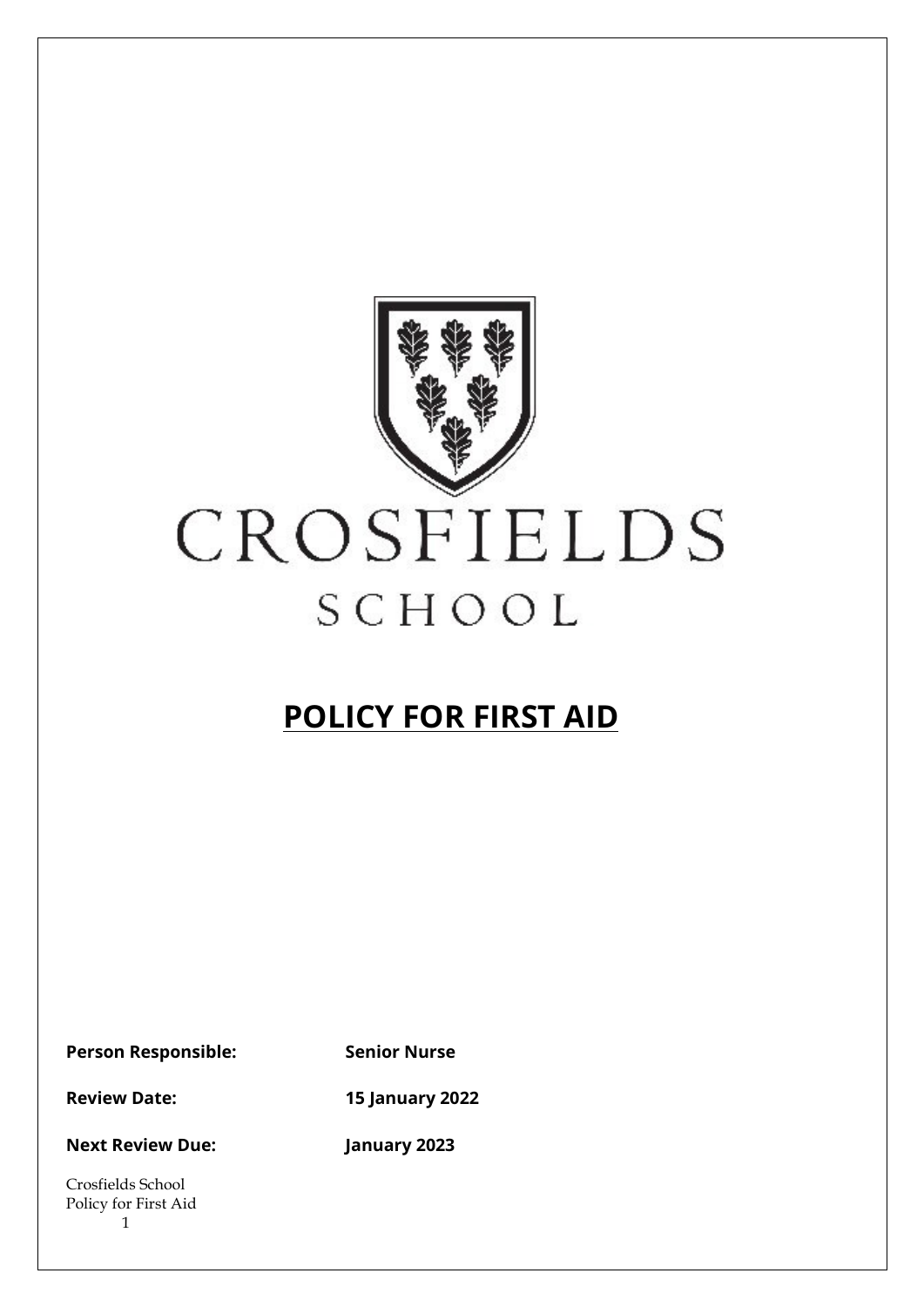First Aid is emergency care given to an injured person (in order to minimise injury and future disability) before professional medical care is available. Teachers and other staff are expected to use their best endeavours at all times, particularly in emergencies, to secure the welfare of pupils in the same way that parents might be expected to act towards their children. In general, consequences of taking no action are likely to be more serious than those of trying to assist in an emergency.

This Policy also applies to EYFS.

#### **Risks**

A risk assessment of First Aid needs to ensure adequate provision is available.

This includes:

- The number and ages of pupils
- The normal and occasional activities undertaken within the school
- The number of staff and arrangements for supervision
- The frequency of visitors
- The buildings and grounds
- Pupils and staff with specific conditions, eg asthma, allergies.
- The identification of specific hazards in school.
- When to call for further help.
- The documentation of necessary treatment given.

Pupils with specific acute conditions, e.g. epilepsy, will have their own individual risk assessment produced in conjunction with their personal care plan.

Crosfields School Policy for First Aid  $\mathcal{D}$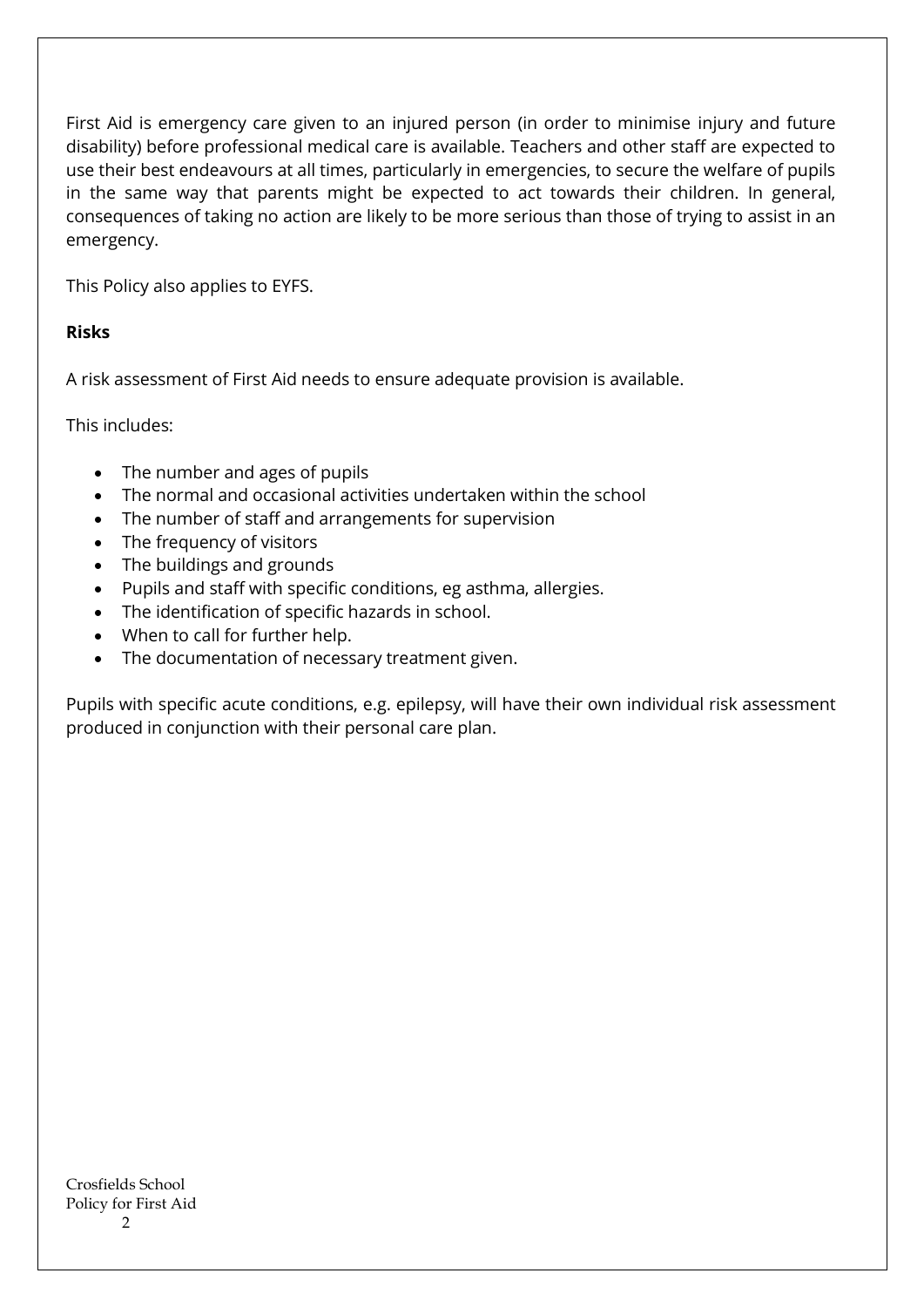#### **Responsibilities**

The Head has responsibility, delegated from the Board of Governors, for ensuring the health, safety and welfare of the pupils, staff and all personnel visiting the school; visitors, contractors, peripatetic staff etc. See *Health & Safety Policy.* He does this through the provision of adequate resources and delegation to competent personnel. Specifically, in relation to First Aid:

- Make proper provision for occupational and pupil health where necessary.
- Investigate and keep a record of accidents, occupational ill health and hazardous incidents.
- Appoint first aid personnel and have first aid provision checked regularly.

Crosfields School employs 2 full time nurses who make up the Nursing Team. Primarily one nurse is assigned to the Junior School and the other the Senior School, responsible for the health and welfare of pupils enrolled in each half of the school. The nurses work as a team and administer nursing care to other pupils who they are not directly responsible for. Both nurses share responsibility for providing emergency care to all pupils and staff.

The Junior School Nurse reports to the Senior School Nurse, the Senior Nurse assumes overall responsibility for the health, safety and welfare of pupils and staff.

The Senior Nurse is responsible for the First Aid Policy and associated first aid provision. She coordinates first aid training and supported by the Junior Nurse, checks first aid facilities, first aid kits and eye wash stations at least termly and defibrillators weekly.

In respect of Health & Safety, the School Nurse's :

- Maintain awareness of health and safety issues within the school affecting staff, pupils, visitors or the environment particularly where there are concerns for health.
- Ensures that the School is legally compliant with statutory requirements for medical provision. Up-to-date logs and records must be maintained.
- The Senior Nurse acts as Health Adviser on the School's H&S Committee.
- The Senior Nurse provides statistics on a termly basis reporting minor injuries and accidents.
- With the Estates Manager the Senior Nurse, inspects the site to ensure safe practices are being adhered to; supports and reviews Risk Assessments across the School; takes a role in risk assessing large scale events for medical and health needs drawing upon best practice and HSE guidelines wherever possible.
- The Senior Nurse reviews the register of COSHH held by the Estates Manager on a termly basis and ensures that data sheets are held in the Medical Room detailing emergency medical treatment when necessary.
- The Senior Nurse completes RIDDOR reporting as necessary.
- Liaises with Public Health England as required.

In respect of first aid, the Senior Nurse is responsible for:

- Advising on appropriate levels of first aid provision
- Identifying first aid training needs
- Organising appropriate training for first aiders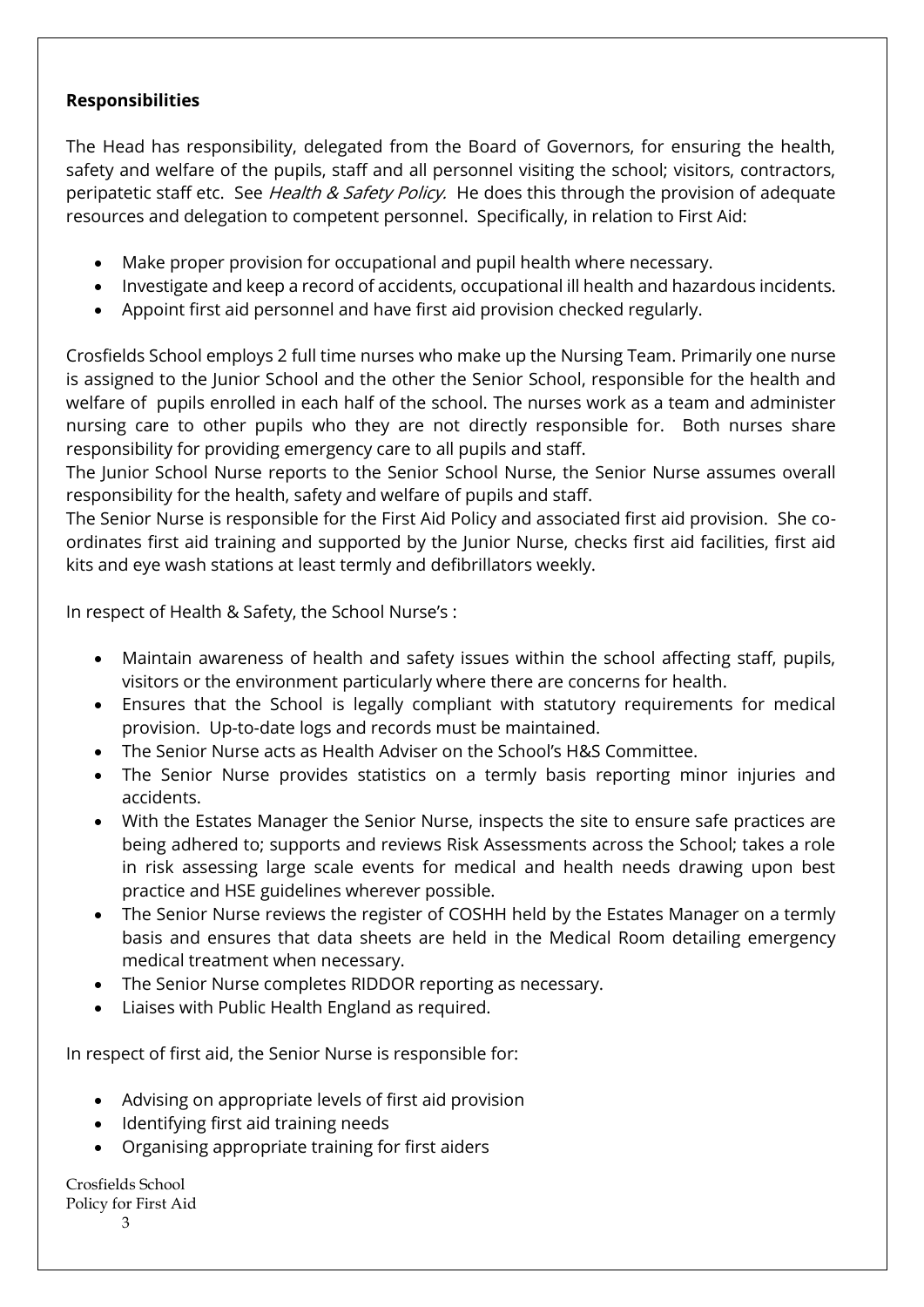- Maintaining a record of all first aid training of school staff
- Liaising with the health and safety committee on first aid issues
- Advising the school on training and resources needed for pupils with special needs
- Arranging and delivering in house training as requested for administering pupil medication

The Nursing Team is responsible for:

- Providing emergency first aid cover when in school
- Organising provision and replenishment of first aid equipment
- Maintaining accurate records of first aid treatments

All staff, contractors, peripatetic staff and co-curricular providers, should be aware of available First Aid personnel, facilities, and the location of First Aid boxes, defibrillators and general First Aid information.

A qualified First Aider must be available on site during normal school hours, for co-curricular activities, out of hours activities and school holiday working. All school trips and away fixtures must be accompanied by a qualified First Aider. Enterprises is responsible for ensuring there is a qualified First Aider available during any period of hire.

It is our expectation that all staff will have a recognised First Aid qualification although it is accepted that this may not always be the case. A list of qualified First Aiders is at Appendix. Firstaid training is available from a wide range of training providers. These include:

- those offering nationally recognised, regulated qualifications in FAW and EFAW
- the voluntary aid societies (St John Ambulance, British Red Cross and St Andrew's First Aid)
- those operating under voluntary accreditation schemes
- those who operate independently.

We will check that any provider meets the standards in a number of areas (due diligence). All training providers should be prepared to demonstrate that they:

- are competent to deliver first-aid training
- have qualified trainers
- teach relevant course content in the correct way
- have the necessary quality assurance systems in place.
- Lists of staff with First Aid qualifications are displayed in the Medical Rooms and in the School Office.
- The use of a defibrillator is normally included in basic First Aid training but where necessary, anyone can use the defibrillator in an emergency situation.
- Members of staff who may be required to administer medicines must complete training in the administration of medicines.
- Members of staff who may be required to administer an adrenaline auto-injector (Epi-pen) must complete specific training.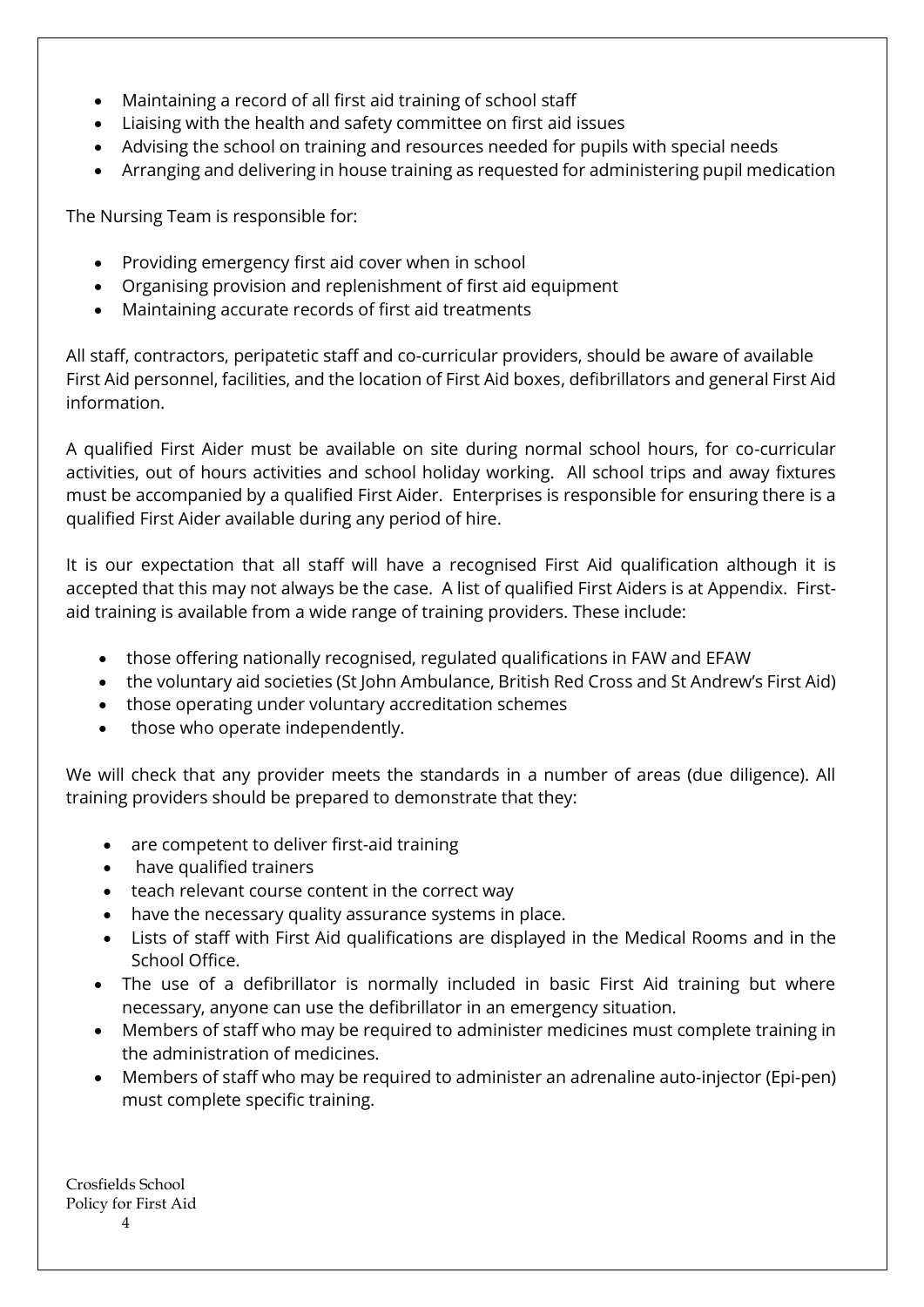• All staff working in the EYFS must hold a paediatric First Aid qualification. There must be one 12 hour Paediatric First Aid trained person on site at any one time. [Note current dispensation on renewal]

First Aid Kits are situated throughout the school. Staff taking children off-site for an activity must collect a First Aid kit from either School Nurse. The contents of the First Aid Kits are to be regularly checked and maintained by the School Nurse's. As a minimum, First Aid boxes will include:

- a leaflet giving general guidance on first aid (eg HSE's leaflet Basic advice on first aid at work)
- 20 individually wrapped sterile plasters (of assorted sizes), appropriate to the type of work (you can provide hypoallergenic plasters if necessary)
- two sterile eye pads
- two individually wrapped triangular bandages
- six safety pins
- two large, individually wrapped, sterile, unmedicated wound dressings
- six medium-sized, individually wrapped, sterile, unmedicated wound dressings
- micropore tape
- cleansing wipes
- two disposable ice packs
- two normal saline sterile pods
- scissors
- disposable gloves (at least 2 pairs)
- clinical waste disposal bag

# **Reporting & Recording of Accidents**

# **RIDDOR**

Notification to the enforcing authority at the HSE Incident Contact Centre is the responsibility of the Bursar, although in practical terms it is likely to be carried out by the Senior Nurse and should be made within 10 days of the incident. A RIDDOR report is required only when:

- the accident is work-related
- it results in an injury of a type which is reportable.

# **Types of reportable injury**

The death of any person All deaths to workers and non-workers, with the exception of suicides, must be reported if they arise from a work-related accident, including an act of physical violence to a worker.

Specified injuries to workers. The list of 'specified injuries' in RIDDOR 2013 replaces the previous list of 'major injuries' in RIDDOR 1995. Specified injuries are (regulation 4):

- fractures, other than to fingers, thumbs and toes
- amputations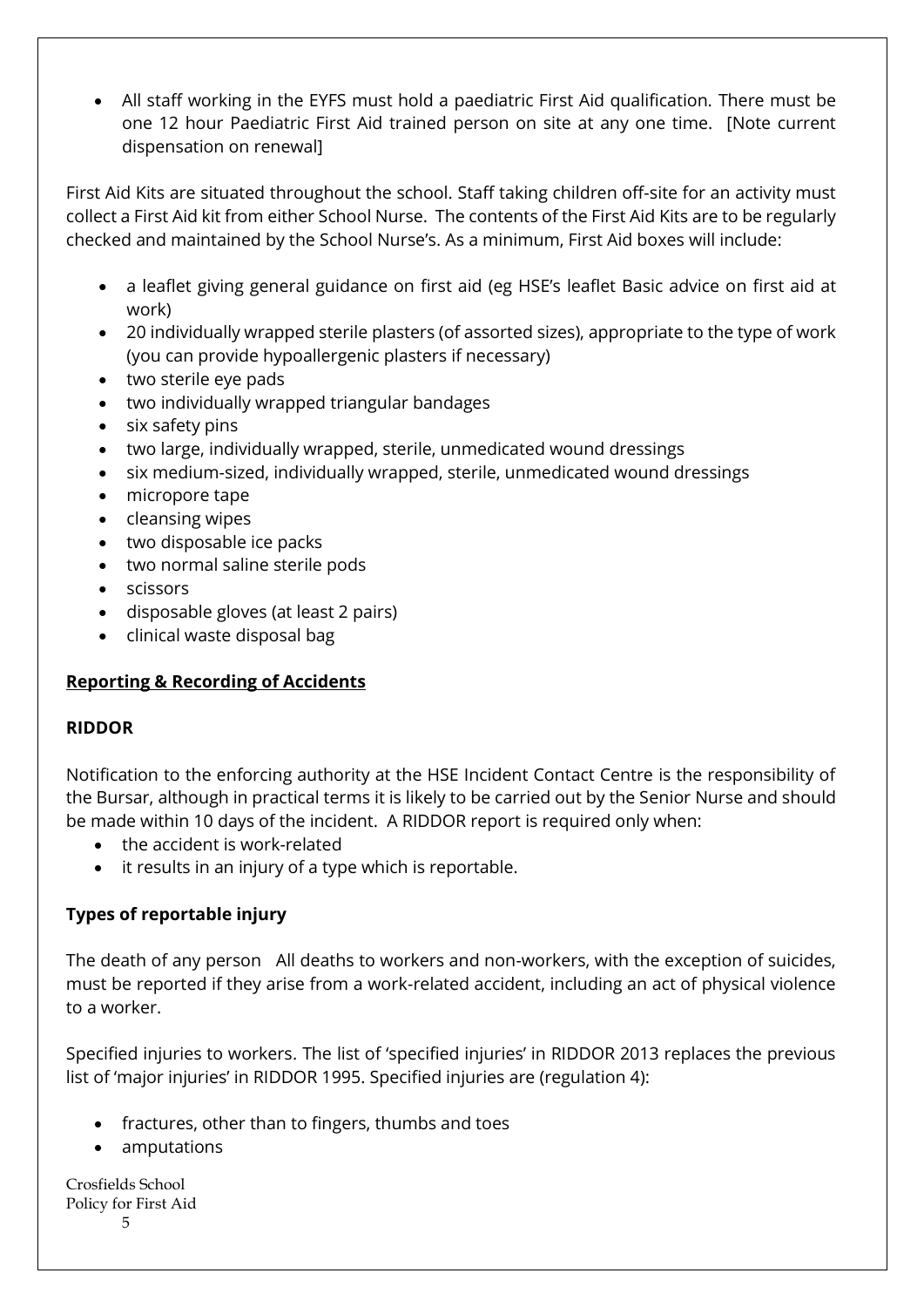- any injury likely to lead to permanent loss of sight or reduction in sight
- any crush injury to the head or torso causing damage to the brain or internal organs
- serious burns (including scalding) which:
	- o covers more than 10% of the body
	- o causes significant damage to the eyes, respiratory system or other vital organs
- any scalping requiring hospital treatment
- any loss of consciousness caused by head injury or asphyxia
- any other injury arising from working in an enclosed space which:
	- o leads to hypothermia or heat-induced illness
	- o requires resuscitation or admittance to hospital for more than 24 hours

For further guidance on specified injuries is available on the HSE website.

#### <https://www.hse.gov.uk/pubns/edis1.pdf>

# **Over-seven-day incapacitation of a worker**

Accidents must be reported where they result in an employee or self-employed person being away from work, or unable to perform their normal work duties, for more than seven consecutive days as the result of their injury. This seven day period does not include the day of the accident, but does include weekends and rest days. The report must be made within 15 days of the accident.

Over-three-day incapacitation Accidents must be recorded, but not reported where they result in a worker being incapacitated for more than three consecutive days. If you are an employer, who must keep an accident book under the Social Security (Claims and Payments) Regulations 1979, that record will be enough.

# **Non fatal accidents to non-workers (eg members of the public)**

Accidents to members of the public or others who are not at work must be reported if they result in an injury and the person is taken directly from the scene of the accident to hospital for treatment to that injury. Examinations and diagnostic tests do not constitute 'treatment' in such circumstances. There is no need to report incidents where people are taken to hospital purely as a precaution when no injury is apparent.

If the accident occurred at a hospital, the report only needs to be made if the injury is a 'specified injury' (see above).

Occupational diseases Employers and self-employed people must report diagnoses of certain occupational diseases, where these are likely to have been caused or made worse by their work: These diseases include (regulations 8 and 9):

- carpal tunnel syndrome
- severe cramp of the hand or forearm
- occupational dermatitis
- hand-arm vibration syndrome
- occupational asthma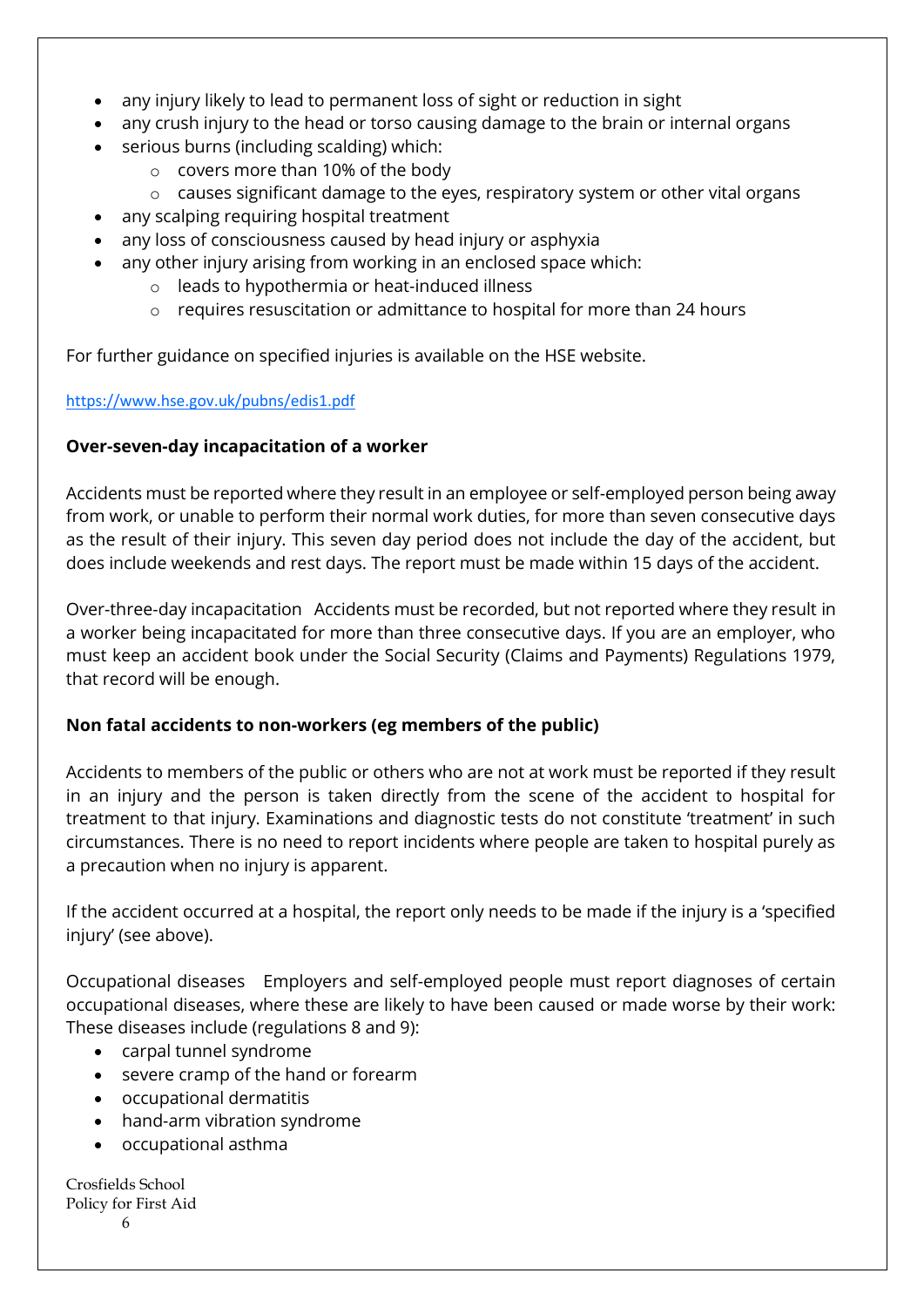- tendonitis or tenosynovitis of the hand or forearm
- any occupational cancer
- any disease attributed to an occupational exposure to a biological agent

Further guidance on occupational diseases is available on the HSE website.

#### **Dangerous occurrences**

Dangerous occurrences are various, specified near-miss events. Not all such events require reporting. There are 27 categories of dangerous occurrences that are relevant to most workplaces, for example:

- the collapse, overturning or failure of load-bearing parts of lifts and lifting equipment
- plant or equipment coming into contact with overhead power lines
- the accidental release of any substance which could cause injury to any person

Further guidance on these dangerous occurrences is available on the HSE website.

Gas incidents: Distributors, fillers, importers & suppliers of flammable gas must report incidents where someone has died, lost consciousness, or been taken to hospital for treatment to an injury arising in connection with that gas. Such incidents should be reported using the online form.

Registered gas engineers (under the Gas Safe Register) must provide details of any gas appliances or fittings that they consider to be dangerous, to such an extent that people could die, lose consciousness or require hospital treatment. The danger could be due to the design, construction, installation, modification or servicing of that appliance or fitting, which could cause:

- an accidental leakage of gas
- incomplete combustion of gas or
- inadequate removal of products of the combustion of gas

Unsafe gas appliances and fittings should be reported using the online form.

#### **Accidents and Incidents**

In the event of an accident, incident or near-miss, a Crosfields Accident Investigation Form is to be completed. This must detail the circumstances around the incident, injuries incurred and immediate actions (including first Aid) taken. The Form is to be completed by the member of staff who witnessed the incident or administered First Aid. The Form should be reviewed by the appropriate Head of Department in order to record immediate corrective action; asses any change in work procedures to prevent re-occurrence and review policy or risk assessments. The Form will be finally reviewed by the Estates Manager and/or Bursar before being retained by the Senior Nurse.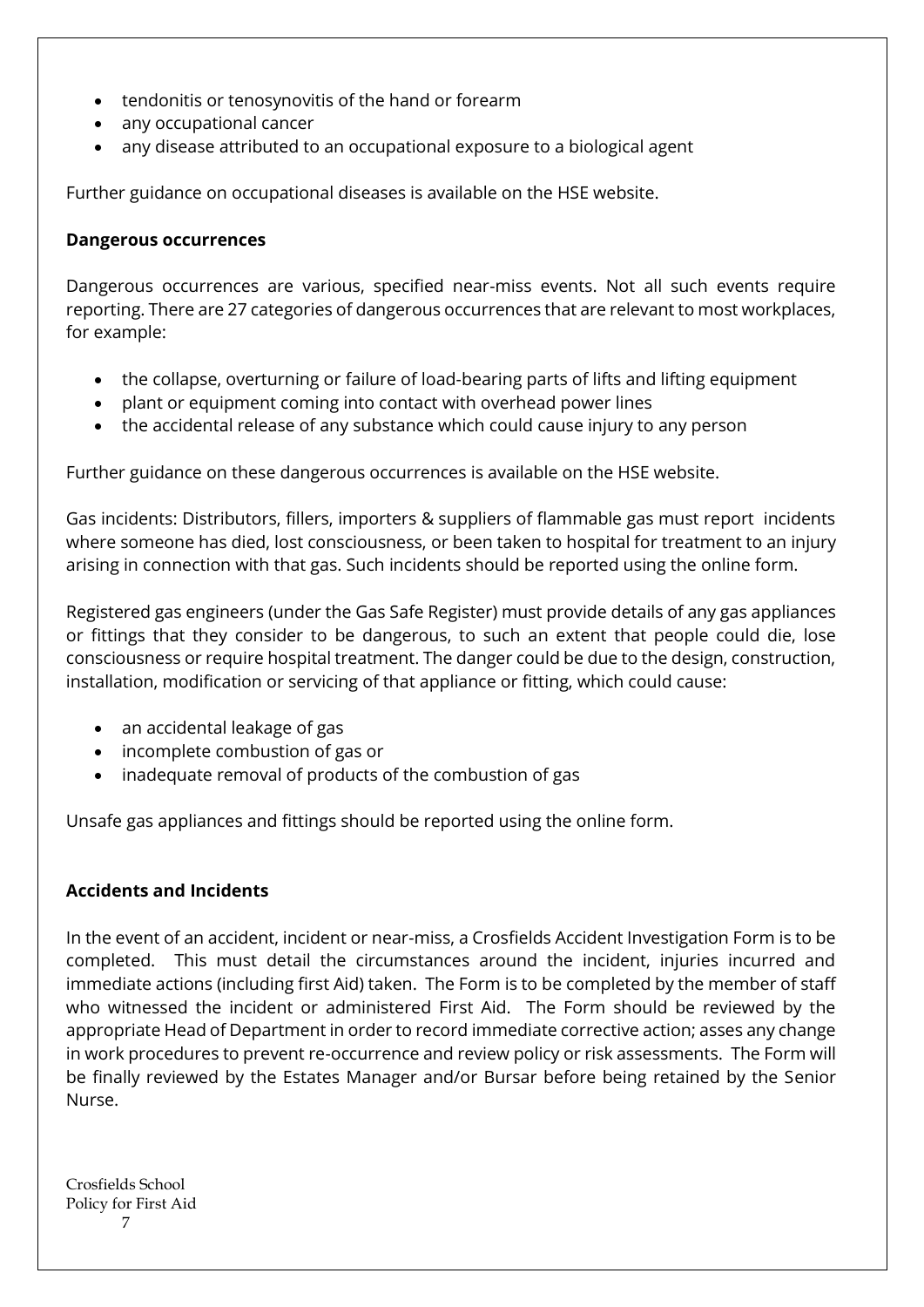Information regarding accidents involving children must be retained until the child reaches their 25<sup>th</sup> birthday. For adults, the information must be held for 6 years.

For the treatment of minor injuries, a note should be made in the locally held First Aid Log or notebook with the First Aid kit.

# **Administration of Medicines**

Children requiring medication during the school day must bring the medicine in its original packaging detailing the medicine, the child's name, dosage and frequency. This must be handed into the School Nurse responsible for either Junior or Senior School, School Office or for children in Pre-prep, their class teacher. Parents must complete a Prescribed Medication Form giving written consent for administration. The member of staff must record the administration of the medicine and return the form to the parents at the end of the school day or once the course of medicine has been completed. A copy of the form is retained by the School Nurses.

Members of staff are not authorised to administer medication to pupils unless they have completed an e-learning course on Medication Administration. A list detailing which staff have completed the training is kept by the Senior Nurse.

The school cannot accept homeopathic remedies.

Inhalers and epi-pens are normally kept on the person. For children in Pre-prep, inhalers are held in named boxes in the classroom. All spare epi-pens are held in named boxes in the Medical room relevant to them. In the case of Junior School pupils in Acorns Medical Room, Senior School is the Medical Room in the Senior School Building.

Children requiring homely remedies during the course of the school day must seek the support of the School Nurses. See Homely Remedies Policy.

Staff should keep any personal medicines on their person or in a secure environment where there is no risk of a child obtaining or ingesting the medicine by accident or ill intent. Staff may seek support from the School Nurses with regard to homely remedies. A small stock will be held in school and issued for self-medication.

#### **Guidance for Away matches or trips**

Staff taking children off site are made aware of any health issues pertaining to the children in their care by the School Nurse responsible for Junior or Senior School pupils. Staff should take a first aid kit, emergency asthma inhaler, if required, and the named Epi-pen for the individual concerned.

If a child is injured while off-site, and an ambulance is required, the School Office needs to be informed, as soon as possible, so that parents can be contacted and arrangements made for them to meet their child at the hospital or at the site of the accident. A member of school staff should accompany the child to hospital if possible if parents are not present.

Crosfields School Policy for First Aid

8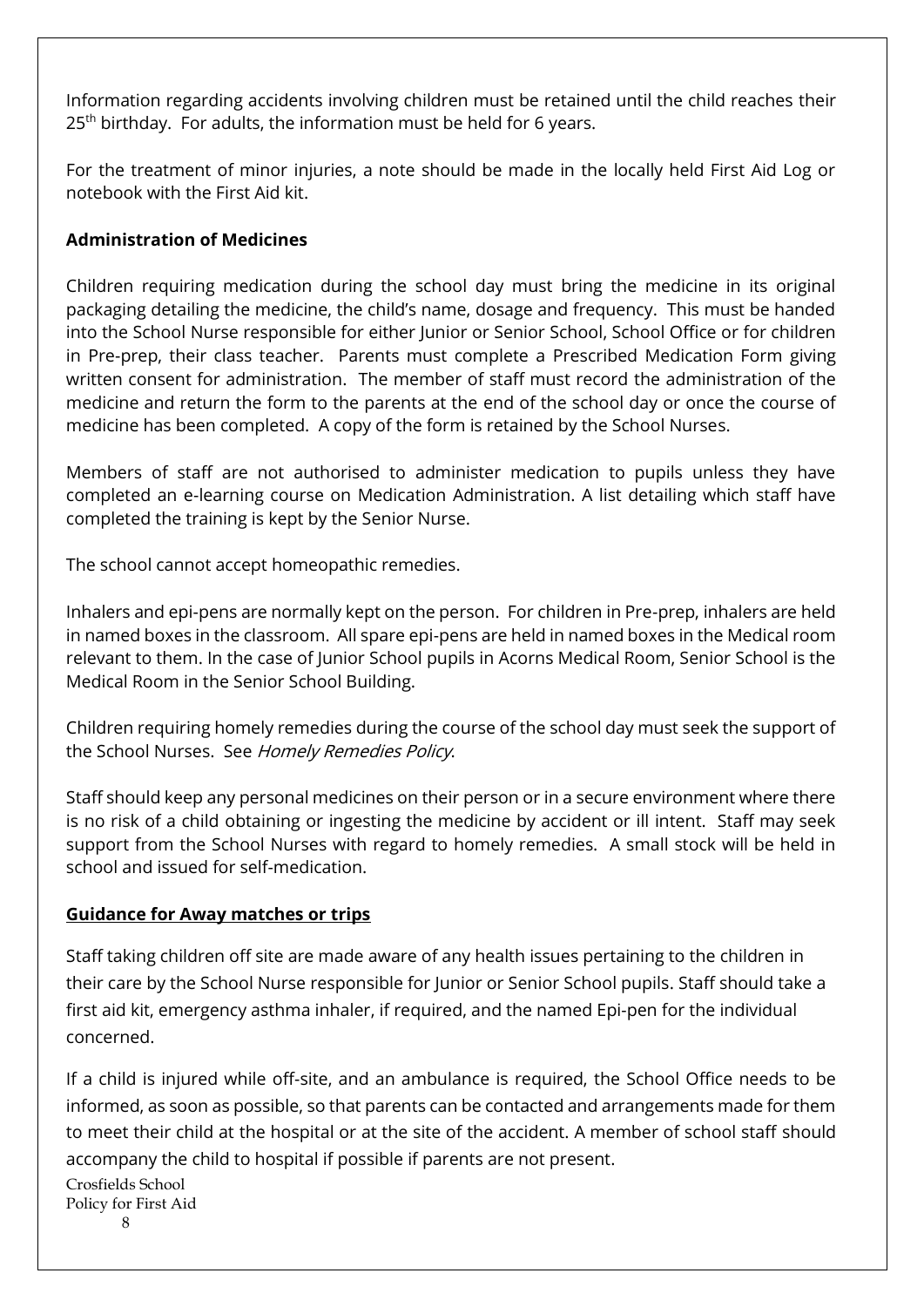If an ambulance is not required but the child needs to visit A&E for assessment a member of staff must accompany the child unless parents are present or can arrive at the scene of the accident within a reasonable time.

# **Hygiene and Infection Control**

All staff must take precautions to avoid infection and must follow basic hygiene procedures. They must have access to single use disposable gloves and aprons situated in all first aid boxes and the medical rooms and must wash their hands after any incident. In the absence of handwashing facilities hand sanitiser is provided at strategic places throughout the school. The maintenance staff are trained to deal with spillage of blood and other bodily fluids and must be called to deal with such material. There are bodily fluid disposal kits in the Medical Room and held by the Maintenance Team. All materials used in these incidents are disposed of in the yellow clinical waste bins.

# **Covid-19**

All must take precautions to avoid transmission of infection and must follow recommended DfE and PHE advice for containment of Covid-19 infection. All staff and pupils should follow enhanced hand hygiene and should have access to washing facilities, soap and hand sanitiser at all times. Social distancing must be practiced and all attempts should be made to maintain a distance of 2m where possible. If maintaining distance is not achievable, such as in combined spaces, then face coverings must be used as per PHE and DfE current guidance. If disposing of bodily waste then extra precautions should be taken, masks, gloves and aprons should be worn when using fluid disposal kits, which should then be disposed of in yellow clinical waste bins.

All staff and senior school pupils, Year 7 and above, are encouraged to perform twice weekly LFD home tests to detect Covid-19. All results must be submitted to the school and registered with NHS Test and Trace.

If a pupil or member of staff develops Coronavirus symptoms; a temperature above 37.8C; a persistent cough of 3 or more episodes in 24 hours or coughing continuously for an hour; anosmia, loss or alteration of smell or taste; then they should remove themselves from school immediately and inform the Nursing Team, Headmaster and Bursar. A PCR test must be taken and they must not return to school until they have received a negative test result.

Please refer to Covid-19 Risk Assessment for further guidance.

#### **Procedures Specific to EYFS**

A first aid log is kept in both Nursery and Reception and completed as required. Parents are informed of any first aid which has been administered. In the Nursery and Reception a letter detailing treatment is sent home. Any child suffering a bump to the head is issued with a medical sticker so all staff are aware of the need to monitor the child. In the event of a more severe injury parents will be contacted immediately and given the option of coming to collect their child.

The first aid logs are monitored by the Head of Early Years and the Senior Nurse and risk assessments are updated as deemed necessary by the Nursing Team.

Crosfields School Policy for First Aid  $\mathbf Q$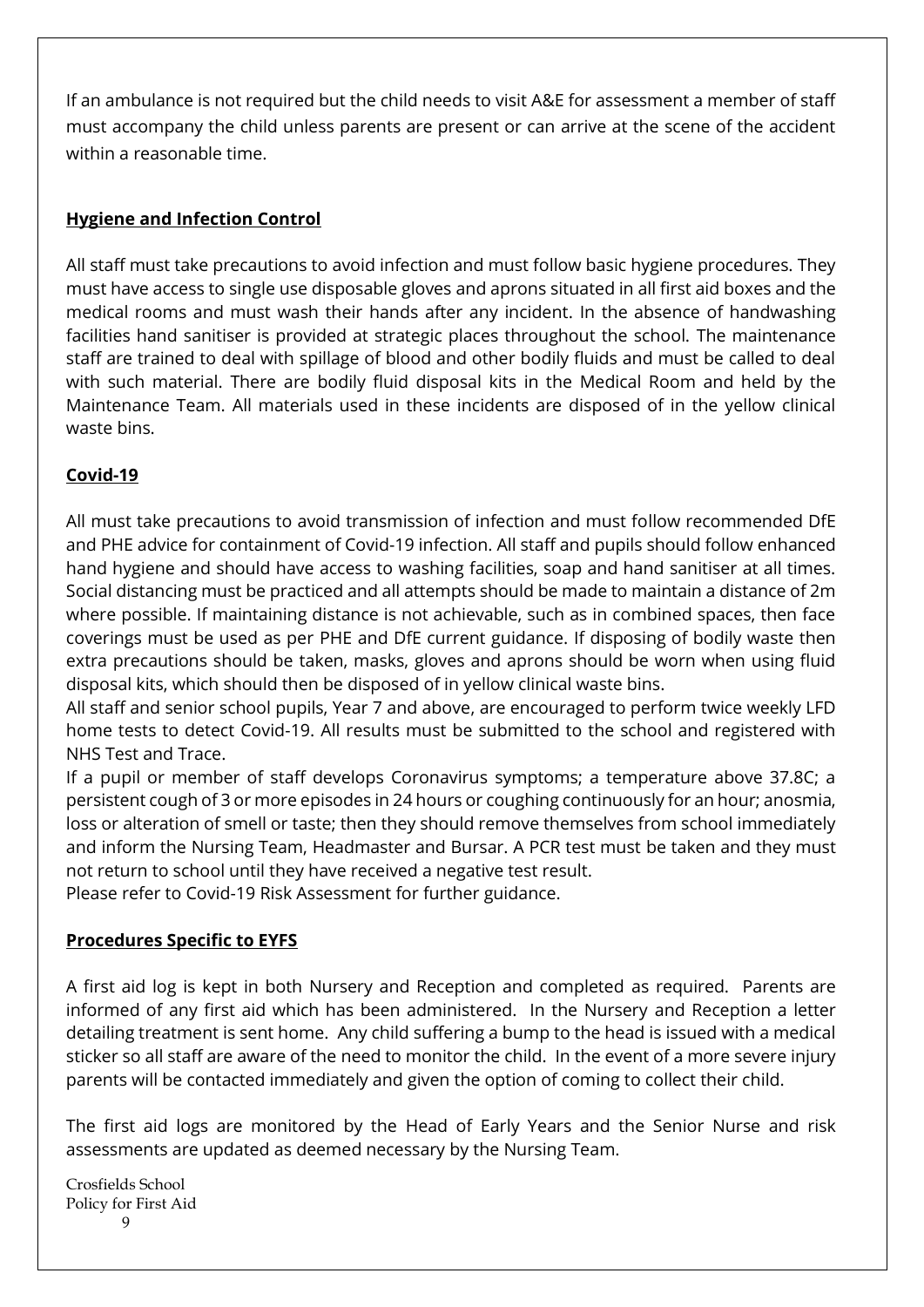#### **Specific Medical Needs**

For information relating to dealing with Anaphylaxis, Asthma, Diabetes and Epilepsy please refer to the appendices.

#### **Monitoring and Evaluation**

Policy and practice will be continually monitored by the Senior Nurse to ensure adequate and effective provision. Any additional reviews may be necessary if there are any significant changes such as new buildings, changes in pupil numbers or major incidents.

All monitoring and evaluation of this policy will be reviewed by the Governors.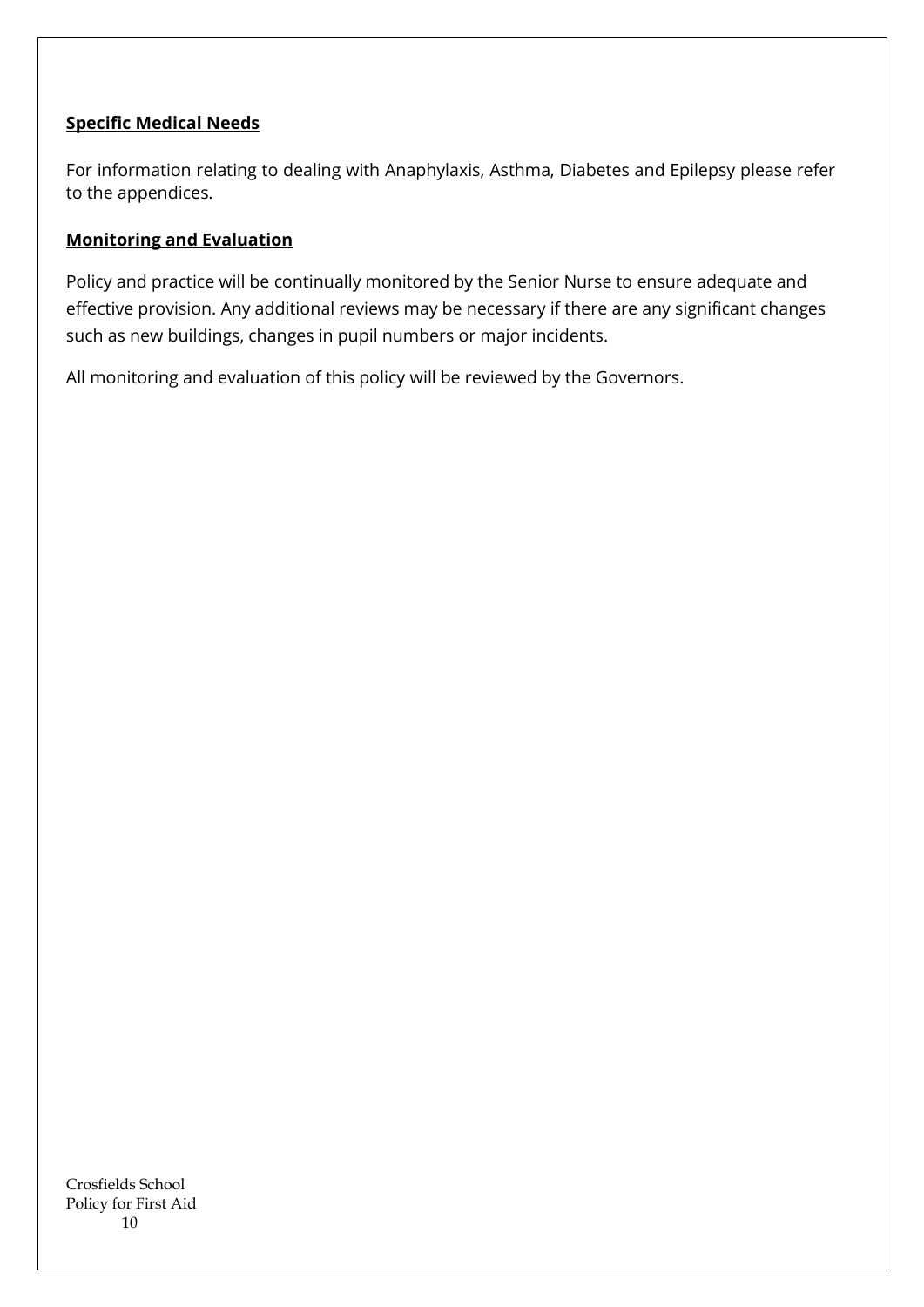#### **Appendix 1**

# **Asthma**

This policy had been written with advice from the Department for Education and Employment, the National Asthma Campaign and the school health service. Crosfields School recognises that asthma is an important condition affecting many school children and welcomes all pupils with asthma. Crosfields School encourages children with asthma to achieve their potential in all aspects of school life by having a clear policy that is understood by school staff and pupils.

Asthma affects the airways, the tubes carrying air in and out of the lungs. With asthma the airways are more sensitive to irritants; they become narrower and produce more mucus. This makes it difficult to breathe.

Asthma may be triggered by

- a viral illness
- exercise
- cold weather
- irritants smoke, dust, fumes
- emotion
- pollution
- allergens such as pollen or animal fur/dander

Symptoms may be intermittent or continuous and usually include

- shortness of breath
- coughing
- wheezing
- tightness in the chest
- difficulty in speaking in sentences
- being unusually quiet

# **Medication & Control**

Immediate access to reliever inhalers is vital. Children are encouraged to carry their reliever inhaler as soon as the parents, doctor and class teacher agree they are mature enough. The reliever inhalers of younger children are kept in the classroom of the form teacher. An emergency generic salbutamol inhaler is kept in each Junior and Senior School medical rooms for use if the child's own inhaler is faulty, empty or missing. Parents must sign a consent form for this inhaler to be used. **All inhalers must be labelled with the child's name by the parent.** School staff are not required to administer medication to children except in an emergency, however many of our staff are happy to do this.

# **All school staff will let children take their own medication when they need to**.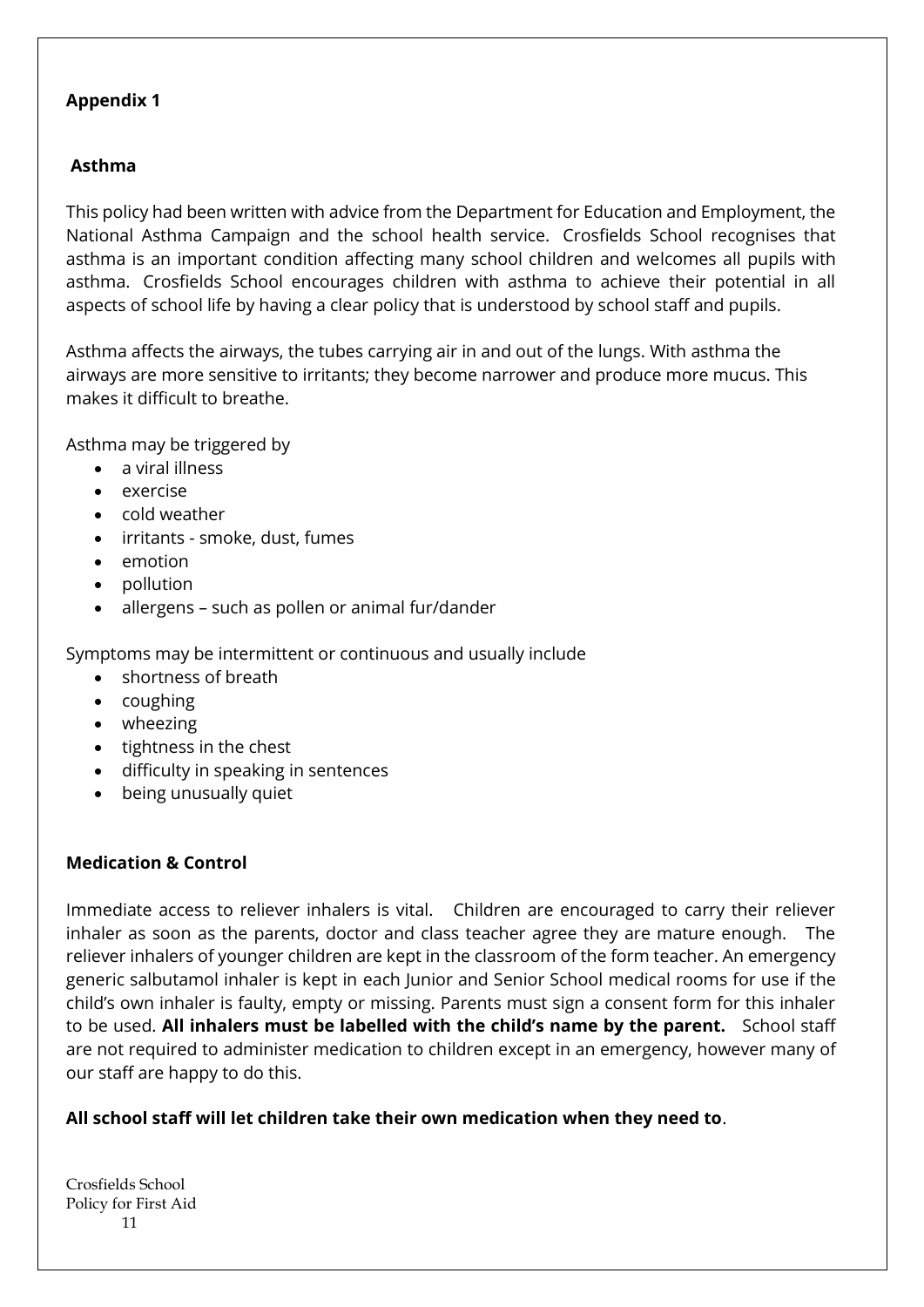#### **Record Keeping**

At the beginning of each school year, or when a child joins the School, parents are asked if their child has asthma. Information concerning children with asthma will be kept in the School Medical Register which is available for all school staff to see. If the medication changes at all, parents are asked to inform the School so that the records can be updated accordingly.

#### **PE and Swimming**

Taking part in sports is an essential part of school life. P E teachers are aware of which children have asthma from the School Medical Register. Children with asthma are encouraged to participate fully in PE. Teachers will remind children whose asthma is triggered by exercise, to take their reliever inhaler before the lesson. Each child's inhaler will be labelled and kept in a box at the site of the lesson. If a child needs to use their inhaler during the lesson they will be encouraged to do so.

#### **The School Environment**

The School does all that it can to ensure the school environment is favourable to children with asthma.

The School has a no smoking policy.

As far as possible the School does not use chemicals in science and art lessons that are potential triggers for children with asthma. There is a fume cupboard located in the Science Laboratory for use with chemicals. Children can sit out of a lesson should the need arise.

# **Procedure to be followed in the event of an Asthma attack**

- 1 Ensure that the reliever inhaler is taken immediately
- 2 Stay calm and reassure the child
- 3 Help the child to breathe by ensuring tight clothing is loosened
- 4 The child should rest sitting up, breathing slowly and deeply
- 5 Do NOT take the child into cold air
- 6 Remain with the child until fully recovered

#### **After the attack**

Minor attacks should not interrupt a child's involvement in school. After a short rest the child can return to the classroom.

The parents of the child **MUST** be told of the attack.

#### **Emergency procedure**

Call an ambulance urgently if: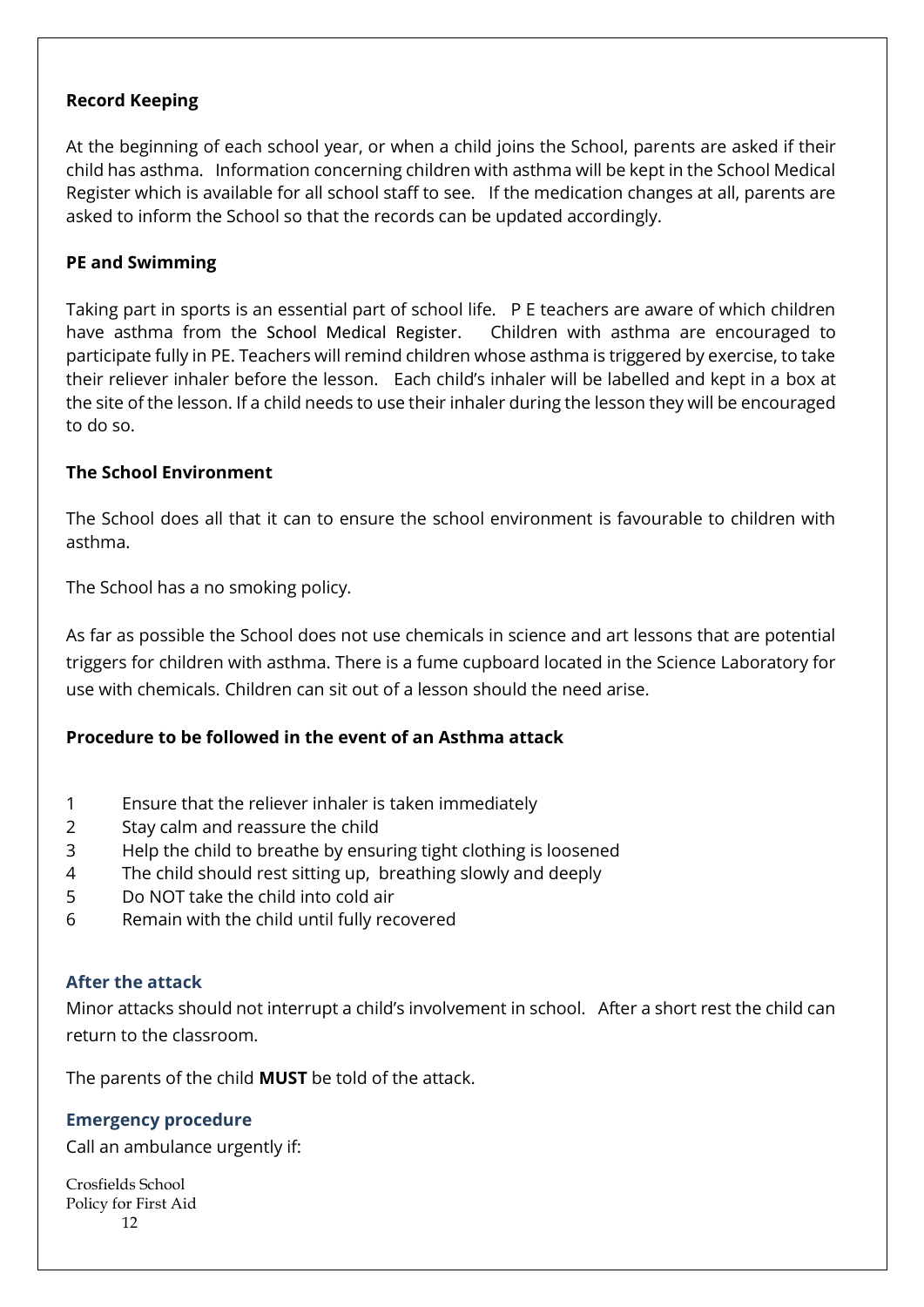- The reliever has no effect after 5 10 minutes
- The child is distressed or unable to talk
- The child is getting exhausted
- You have any doubts about the child's condition

Continue to give reliever medication x 2 puffs every two minutes up to a maximum of 10 puffs until help arrives.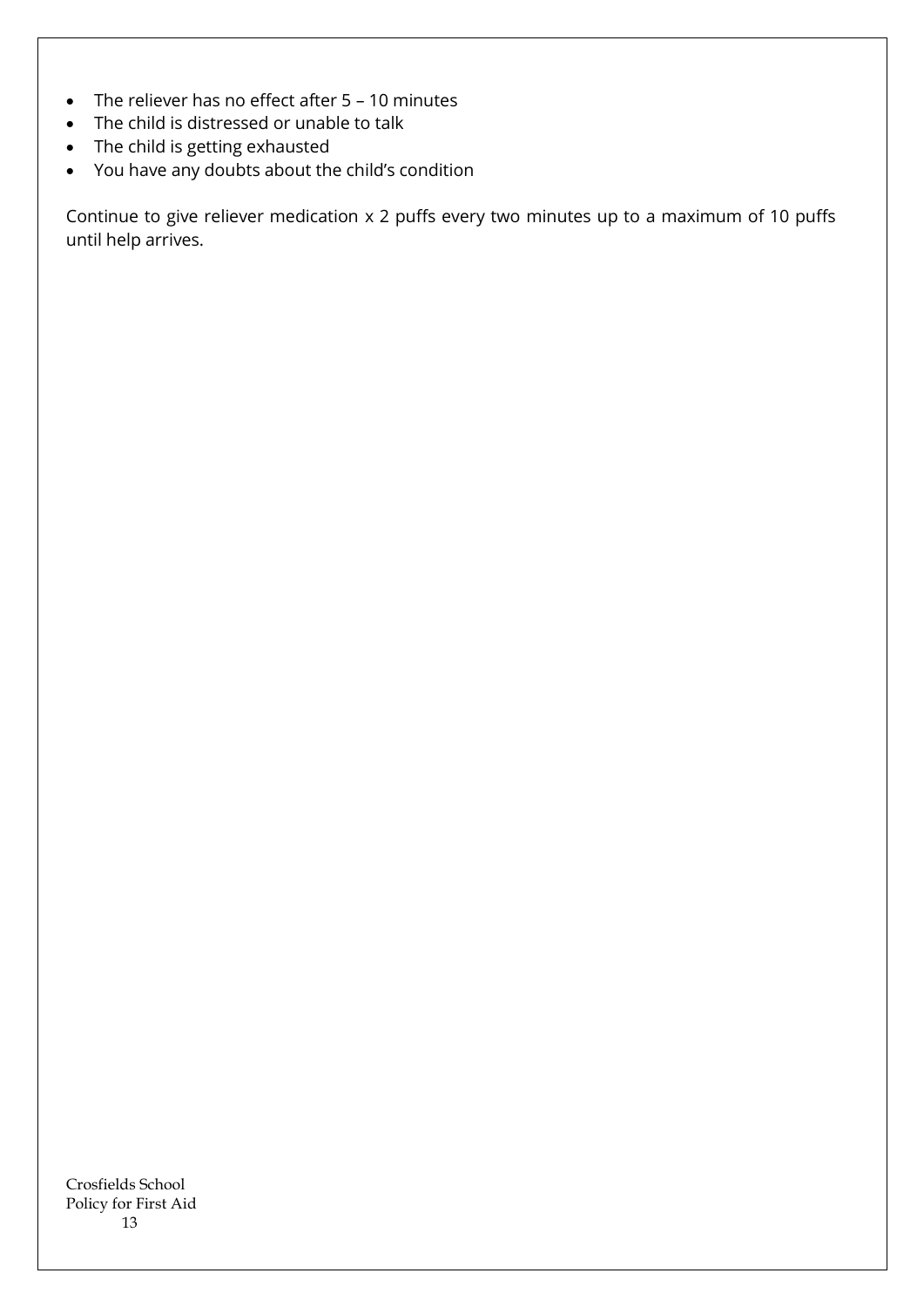# **Appendix 2**

# **School Epilepsy Policy**

This policy has been written with advice from the Department for Education and Employment, the British Epilepsy Association and the school health service.

Crosfields School recognises that epilepsy is an important condition affecting around one in one hundred and thirty (1 in 130) children in the UK and welcomes all pupils with epilepsy.

Crosfields School encourages children with epilepsy to achieve their potential in all aspects of school life by having a clear policy that is understood by school staff and pupils.

Epilepsy is the most common serious neurological condition. It occurs when the electrical activity of the brain stops working in harmony. It can be due to

- Head trauma
- Secondary to drugs or toxins
- Idiopathic-no known cause

# Triggers of epilepsy

- Emotion-stress, excitement
- **Tiredness**
- Illness and fever
- Flickering lights ( 1 in 20 cases)
- non-compliance with medication

There are different types of epilepsy, the main ones experienced by school children are

- Tonic clonic a loss of consciousness and stiffening of the body resulting in a fall to the ground. The second phase involves jerking of the limbs caused by rapid contraction and relaxation of the muscles. During this phase the pupil may bite their tongue or cheek. Once consciousness is regained they may appear confused and not remember the episode. They may be left with a headache, fatigue and aching limbs that persist for days.
- Absence seizure also known as petit-mal. The pupil briefly loses consciousness but not muscle tone or collapse; they appear to be daydreaming or distracted, this may happen hundreds of times a day. Their performance in school may deteriorate and they can appear inattentive.
- Complex partial seizure results in impaired consciousness and repetitive actions such as swallowing, looking for something or scratching. It may be interpreted as bad behaviour.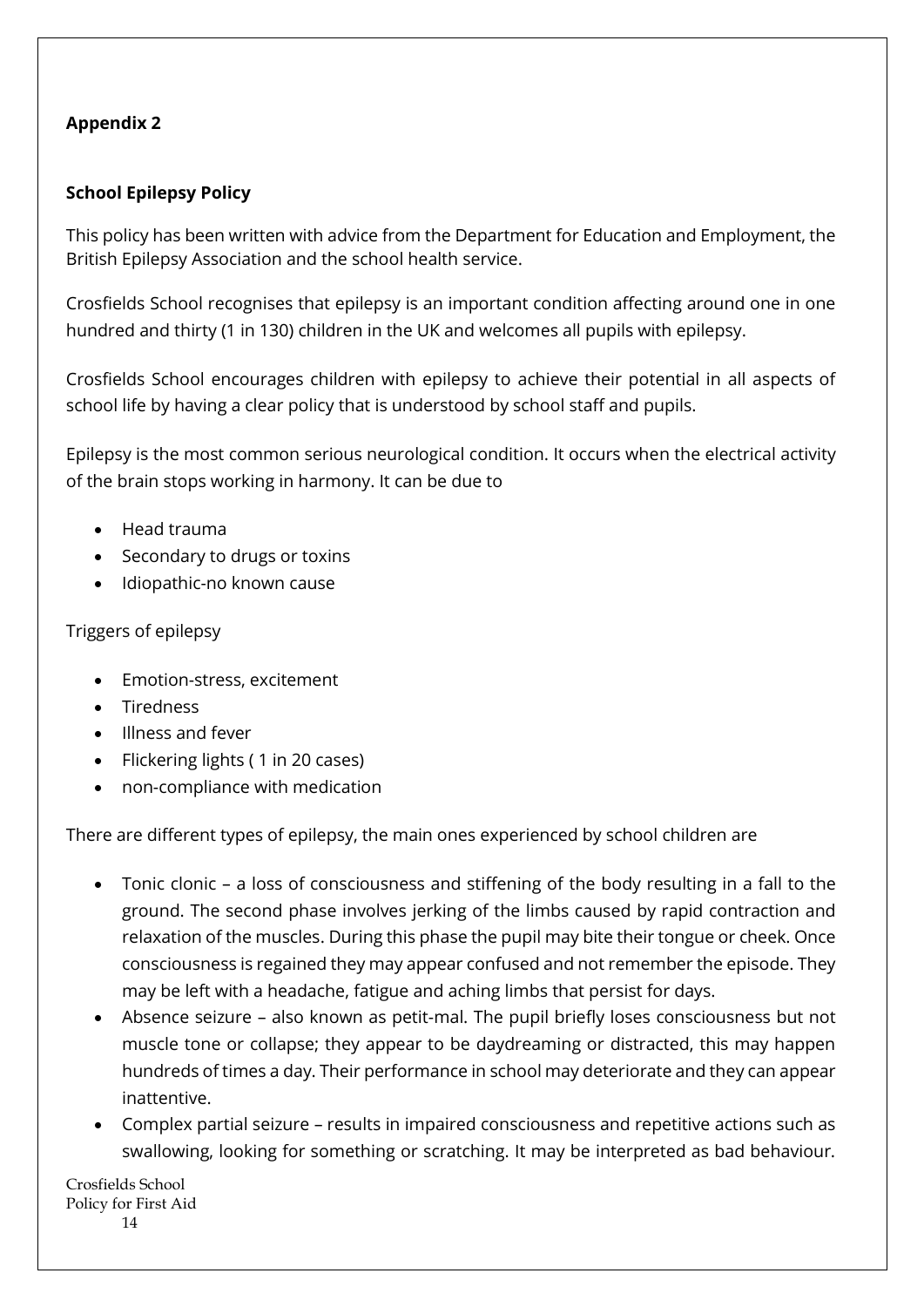When the seizure ends the child may be confused and will require reassurance and monitoring until fully conscious.

# **Medication and Control**

The symptoms of most children with epilepsy are well controlled by modern medication and seizures are unlikely during the school day.

Some children may require emergency medication to be administered in the event of a prolonged seizure, parents must notify the school if this has been prescribed and provide medication. It should be prescribed by a Dr stating the dose, route and time to be given in the event of an emergency and consent to administer should be given by the parents. Medication should be kept in a designated locked cupboard near to the child's classroom and all staff should be able to access the cupboard in the event of an emergency; medication should accompany the child to any activities or when in the playground. Members of staff should be trained in the administration of emergency buccal midazolam and there should be one such trained member on duty at all times when the pupil is on school premises. A list of trained staff is kept with the School Nurse.

# **Record Keeping**

When a child joins the School the parents are encouraged to tell the School if their child suffers from epilepsy. Information about the type and duration of seizures will be recorded in the School Medical Register which is available for all staff to see. If medication changes at all, parents are asked to inform the School so that the records can be updated accordingly.

#### **School Life**

Children with epilepsy will be encouraged to take a full part in school activities. They will not be unnecessarily excluded from any school activity. Staff will be aware of which children have epilepsy from the epilepsy register. Extra care and supervision can be provided to ensure their safety in some activities such as swimming (easily identifiable by wearing distinguishing coloured swim cap) or working in the Science or DT Laboratories. An individual risk assessment would be written for a pupil with epilepsy to identify specific risks.

#### **The School Environment**

The School does all that it can to ensure that the school environment is favourable to children with epilepsy. Screens and/or different methods of lighting can be used to enable photosensitive pupils to work safely on computers and watch TVs. Parents are encouraged to tell the School of likely triggers so that action can be taken to minimise exposure to them.

# **Procedures to be followed in the event of an Epilepsy Seizure :**

- Do nothing to stop or alter the course of seizure once it has begun
- Do not move the child unless he is in a dangerous place
- Cushion the head with something soft
- Do not put anything at all between the teeth or in the mouth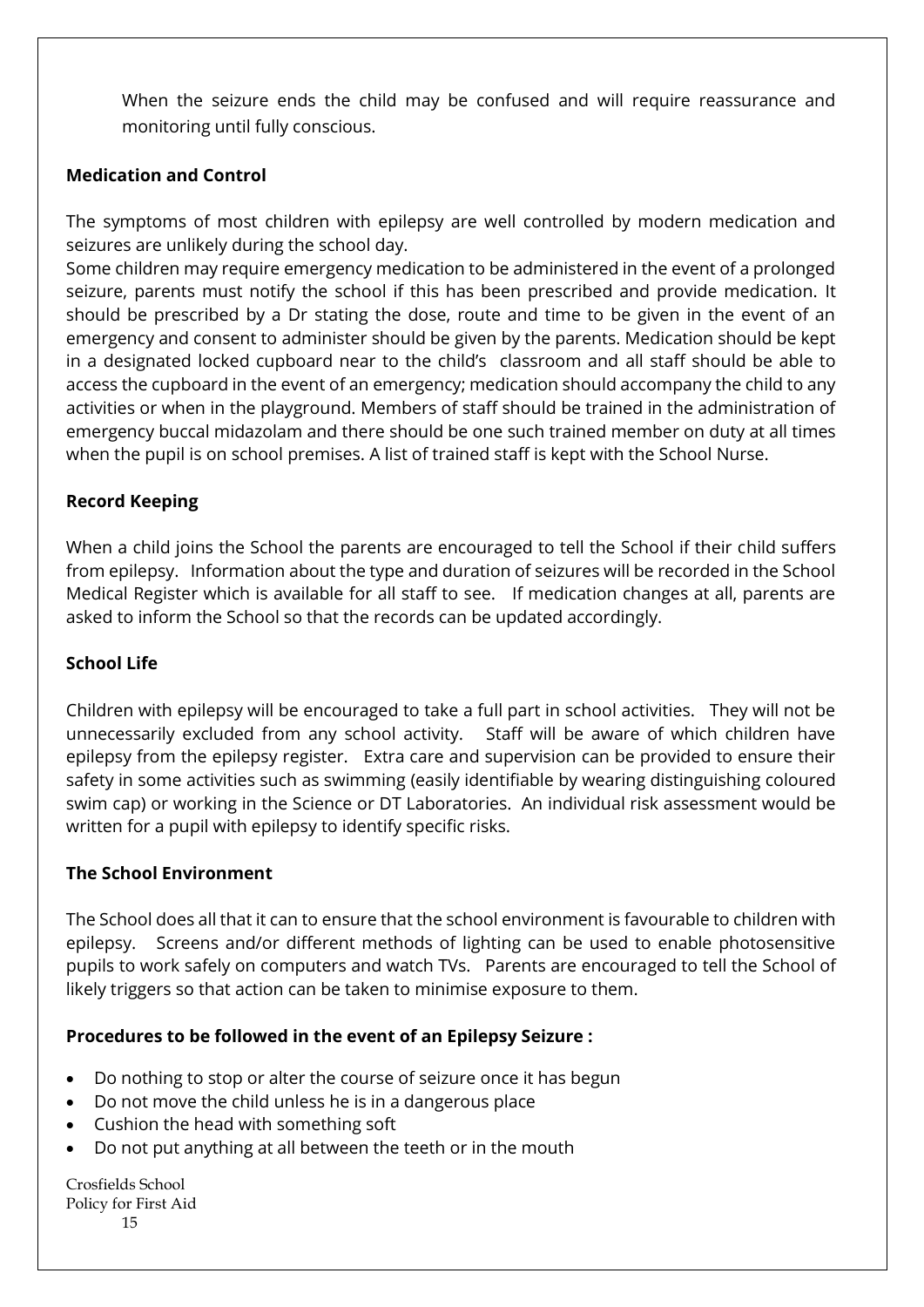- Do not restrain the child's movements
- Loosen tight clothing around the neck (but be careful as it may frighten a semi-conscious child)
- Ensure the child's airway is clear at all times
- As soon as possible, place the child in the recovery position
- If there has been incontinence cover the child with a blanket to avoid embarrassment
- Stay with the child and any others who have witnessed the seizure
- Notify the parents

# **Emergency Procedure**

Call an ambulance :

- If the seizure lasts longer than usual
- If one seizure follows another without the child regaining consciousness
- If the child is prescribed emergency epilepsy medication. There may be a need to administer this and time given should be noted and ambulance crew notified.
- Where there is any doubt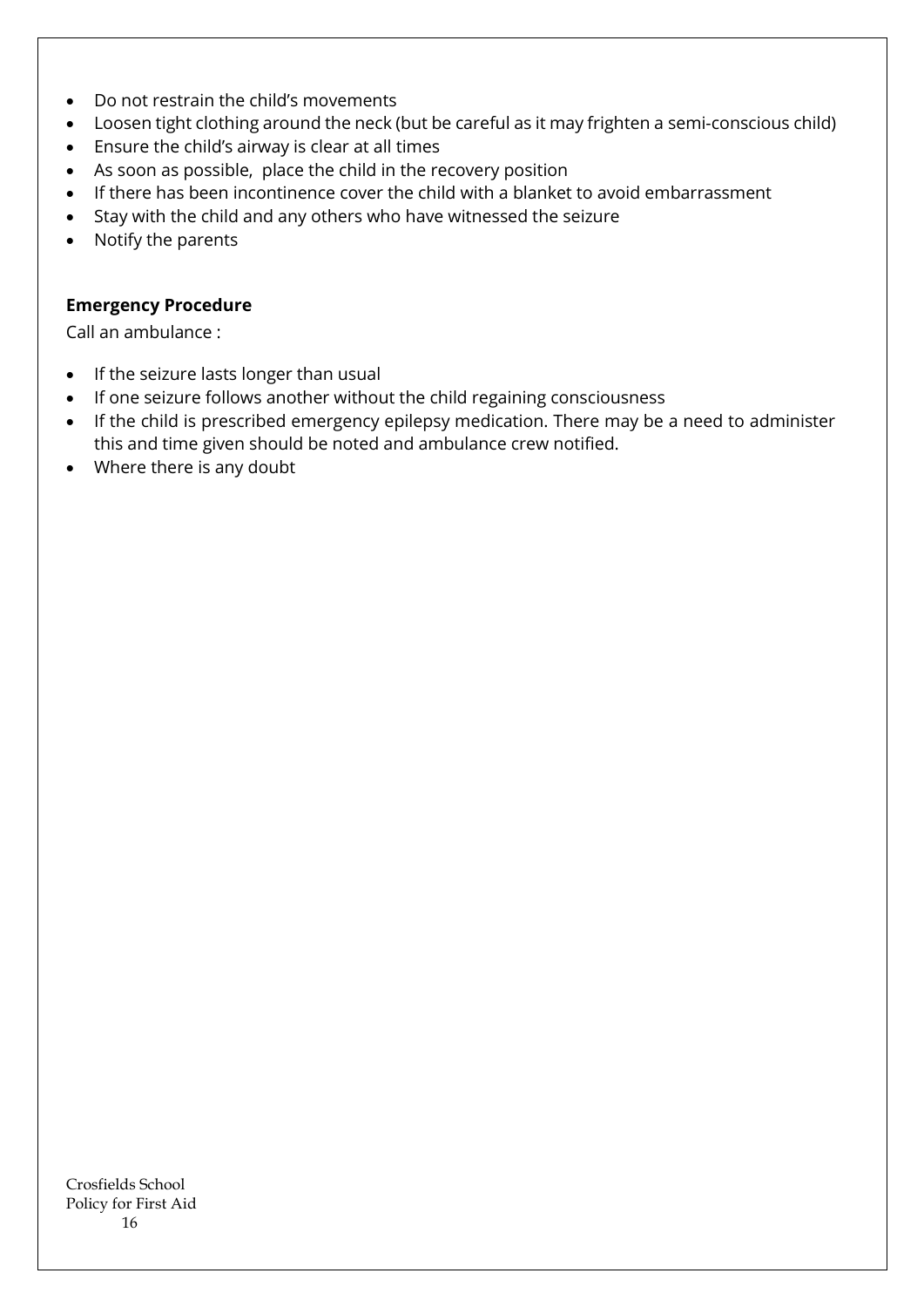#### **Appendix 3**

#### **School Diabetes Policy**

This policy has been written with advice from the Department for Education and Employment, the British Diabetic Association and the school health service.

Crosfields School recognises that diabetes is an important condition affecting about one in seven hundred (1 in 700) children in the UK and welcomes all pupils with diabetes.

Crosfields School encourages children with diabetes to achieve their potential in all aspects of school life by having a clear policy that is understood by school staff and pupils.

Diabetes is a lifelong medical condition. The carbohydrate in food (bread ,rice, potato and sweet foods) is digested and absorbed into the blood stream as glucose. Insulin is the pancreatic hormone that helps move the glucose from the blood into the body's cells where it can be used for energy.

In diabetes either the pancreas does not make any/enough insulin, or the insulin does not work properly; or a combination of the both.

There are 2 main types of diabetes

- TYPE 1 usually occurs in young children or young adults and can not be prevented, the pancreas does not produce insulin. Treatment is by insulin taken by injections or via a pump.
- TYPE 11 is far more common and occurs in older people, but there is a trend for overweight young adults or teenagers to develop this form. The pancreas can make some insulin but not enough, or it does not work effectively. Treatment is by diet, weight loss and oral medication.

# **Medication and Control**

The diabetes of school-aged children may be controlled by two injections of insulin a day or multi injections depending on their individual needs. Most children can do their own injections from a very early age and may simply need supervision and privacy to carry it out. Children will need to monitor their blood glucose levels using a testing machine. Such machines must be labelled with the child's name by the parents and should be kept with the child at all times.

Some children may have an insulin pump connected to their body that delivers insulin directly, in addition to a blood glucose monitor (eg Dexcom) which monitors their blood glucose levels, again attached to their person. In order to monitor the pupil specified members of staff should have access to remotely follow the Dexcom monitor by use of a mobile APP. They can intervene as necessary when blood glucose levels are too low or too high so that a pupil can be reminded to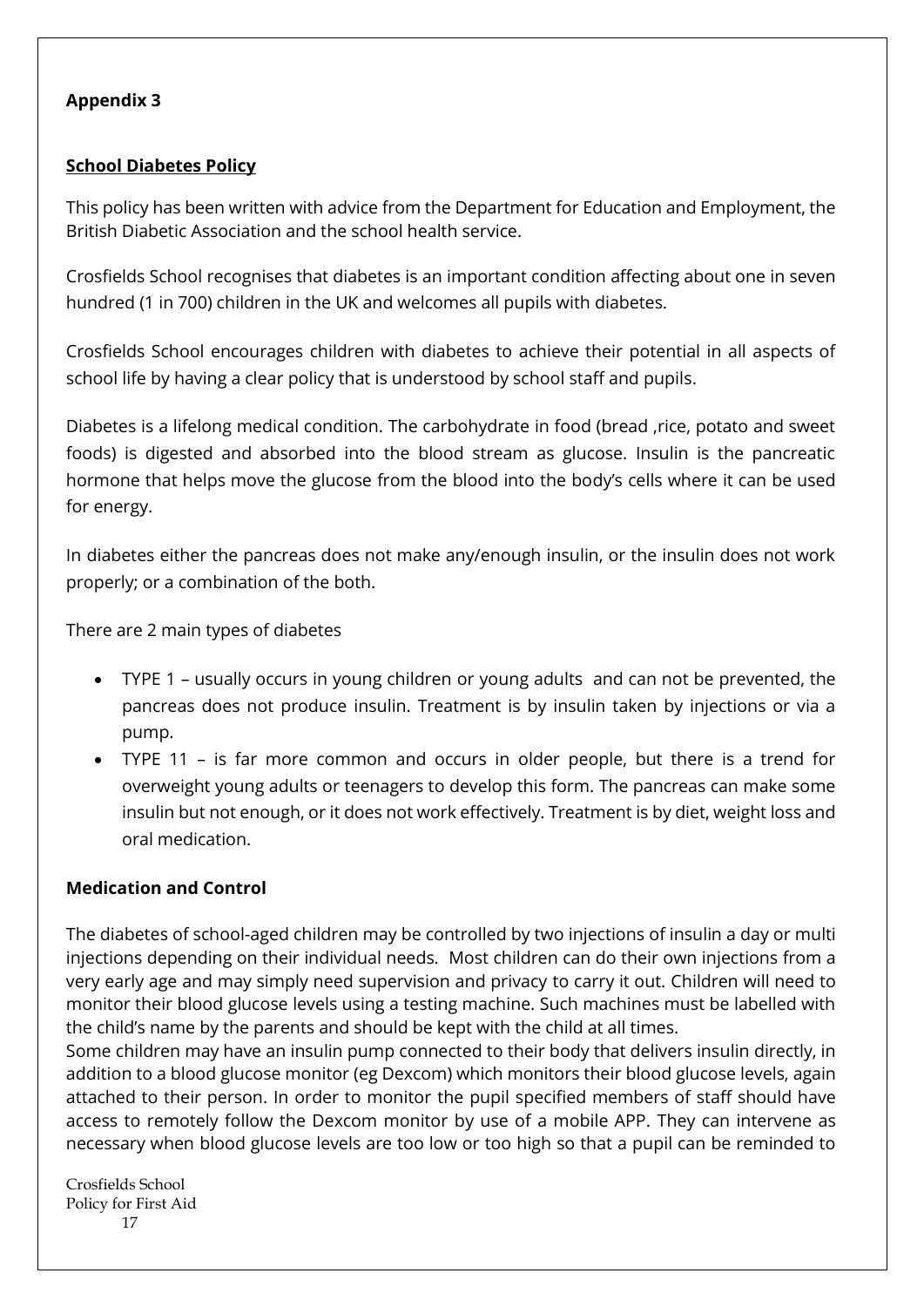take additional insulin or glucose. Children should also carry a supply of fast acting sugar (eg glucose tablets, jelly babies, sugary drink). School staff are not required to administer medication to children except in an emergency, however many of our staff are happy to do this. All school staff will let children take their own medication when they need to.

Pupils with diabetes must be allowed to eat regularly during the day. This may include eating snacks during class-time or prior to exercise.

PE teachers are aware of which children have diabetes from the School Medical Register. They are aware of the need for pupils with diabetes to have glucose tablets or a sugary drink to hand.

# **Record Keeping**

When a child joins the School the parents are encouraged to tell the School if their child suffers from diabetes, for their inclusion in the School Medical Register.

# **Hypoglycaemic Reaction in a Diabetic Child**

Staff are made aware that the following symptoms, either individually or combined, may be indicators of a hypoglycaemic episode (hypo- low blood glucose level) in a pupil with diabetes :-

- Hunger
- **Sweating**
- Drowsiness
- Pallor
- Glazed eyes
- Shaking
- Lack of concentration
- Irritability

**Procedures to be followed in the event of a "hypo" :-**

# **Immediately administer a fast acting sugar such as –**

- glucose tablets or
- a glucose rich gel or
- a sugary drink

A slower acting starchy food may be required once the pupil has recovered, some 10 – 15 minutes later, if this is written on their care plan.

• Eg a sandwich or two biscuits, and a glass of milk

# **If the recovery takes longer, or there is uncertainty, call an ambulance**.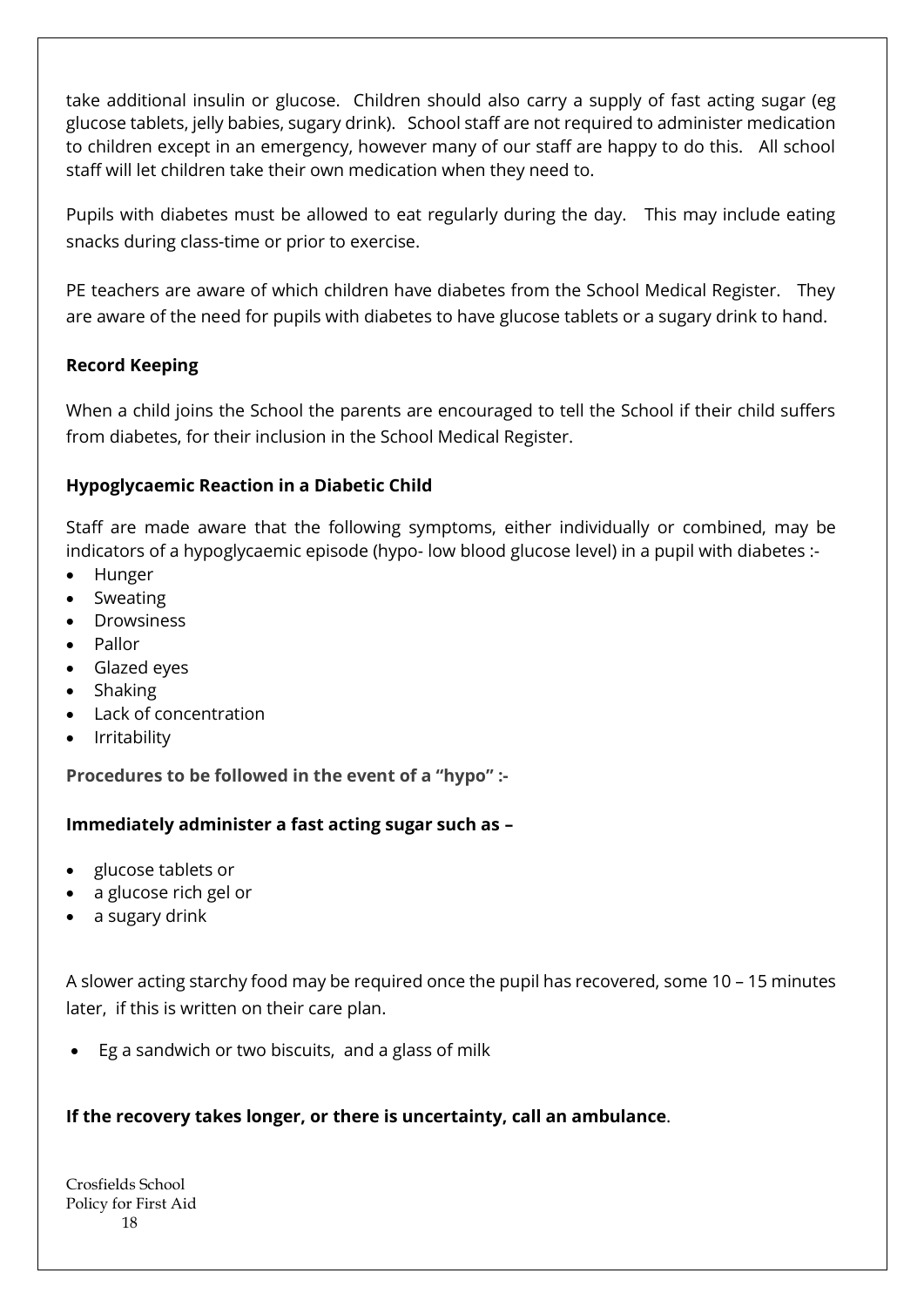#### **Appendix 4**

#### **School Anaphylaxis Policy**

This policy has been written with advice from the Department for Education and Employment, the Anaphylaxis Campaign and the school health service.

Crosfields School recognises that anaphylaxis, an extreme allergic reaction, can occur in school children and welcomes any child with anaphylaxis.

Crosfields School encourages children with anaphylaxis to achieve their potential in all aspects of school life by having a clear policy that is understood by school staff and pupils.

Anaphylaxis is a severe allergic reaction requiring immediate medical attention. The reaction usually occurs within minutes of exposure to the "trigger" substance, although in some cases the reaction may be delayed for as much as a few hours.

#### **Common triggers**

- Peanuts, tree nuts
- Eggs
- Shellfish
- Insect stings
- Some fruits kiwi, pineapple
- Drugs such as penicillin and aspirin

#### **Medication and Control**

In the majority of cases, children with anaphylaxis go through the whole of their school lives without incident. The most common cause is food, in particular nuts, fish and dairy products but, also, wasp and bee stings. Medication includes antihistamine, adrenaline inhaler or automated adrenaline injection (AAI), depending on the severity of the reaction.

Immediate access to adrenaline injection (eg Epi-pen) is vital. Epi-pens are kept by the children to whom they are prescribed. Parents are asked to ensure that the School is provided with a labelled spare Epi-pen. This must be kept in the school's Nurses Room. All Epi-pens must be labelled with the child's name, by the parent. The pen is kept together with the individual care plan in a labelled box. The spare auto-injector must be taken to any away sporting fixtures or off site visits. The School Nurse is responsible for informing the trip leader or sports coach of any child who carries an adrenaline injector, the trip leader will then be responsible for carrying the spare to use if required.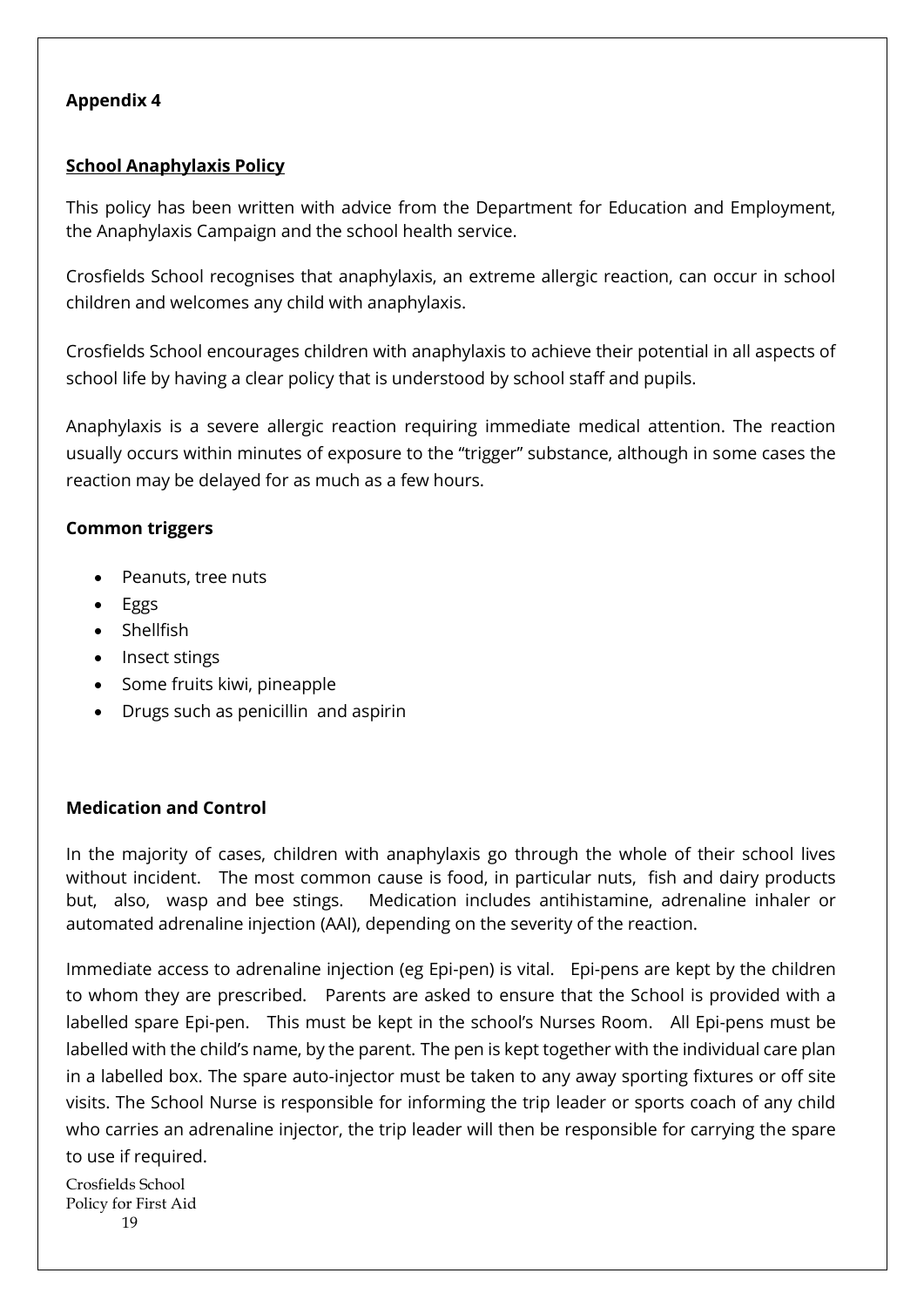Adrenaline injection, by Epi-pen or similar, is easy to administer. Responsibility for administering the injection is on a purely voluntary basis. All volunteers have undertaken training from an appropriate health professional.

#### **Record Keeping**

When a child joins the School, the parents are encouraged to tell the School if their child suffers from anaphylaxis for inclusion in the School Medical Register.

#### **School Environment**

The School does all that it can to ensure that children with anaphylaxis do not come into contact with allergens and seeks to minimize the risks whenever possible.

This Policy applies also to EYFS. Allergic Reactions in a Child

# **Symptoms of Allergic Reaction**

Staff are made aware that one or more of the following symptoms and signs will usually appear within seconds or minutes after exposure to the allergen:-

#### **Mild reaction:-**

urticaria (nettle rash) over face or whole body and itching.

Runny nose and watery eyes

Nausea and vomiting

dizziness

# **Severe reaction (anaphylaxis):-**

A metallic taste or itching in the mouth

Swelling of the face, throat, tongue or lips

Difficulty in swallowing

Flushed complexion

Abdominal cramps and nausea

A rise in heart rate

Wheezing or difficulty breathing, tightness of the chest

Collapse or unconsciousness